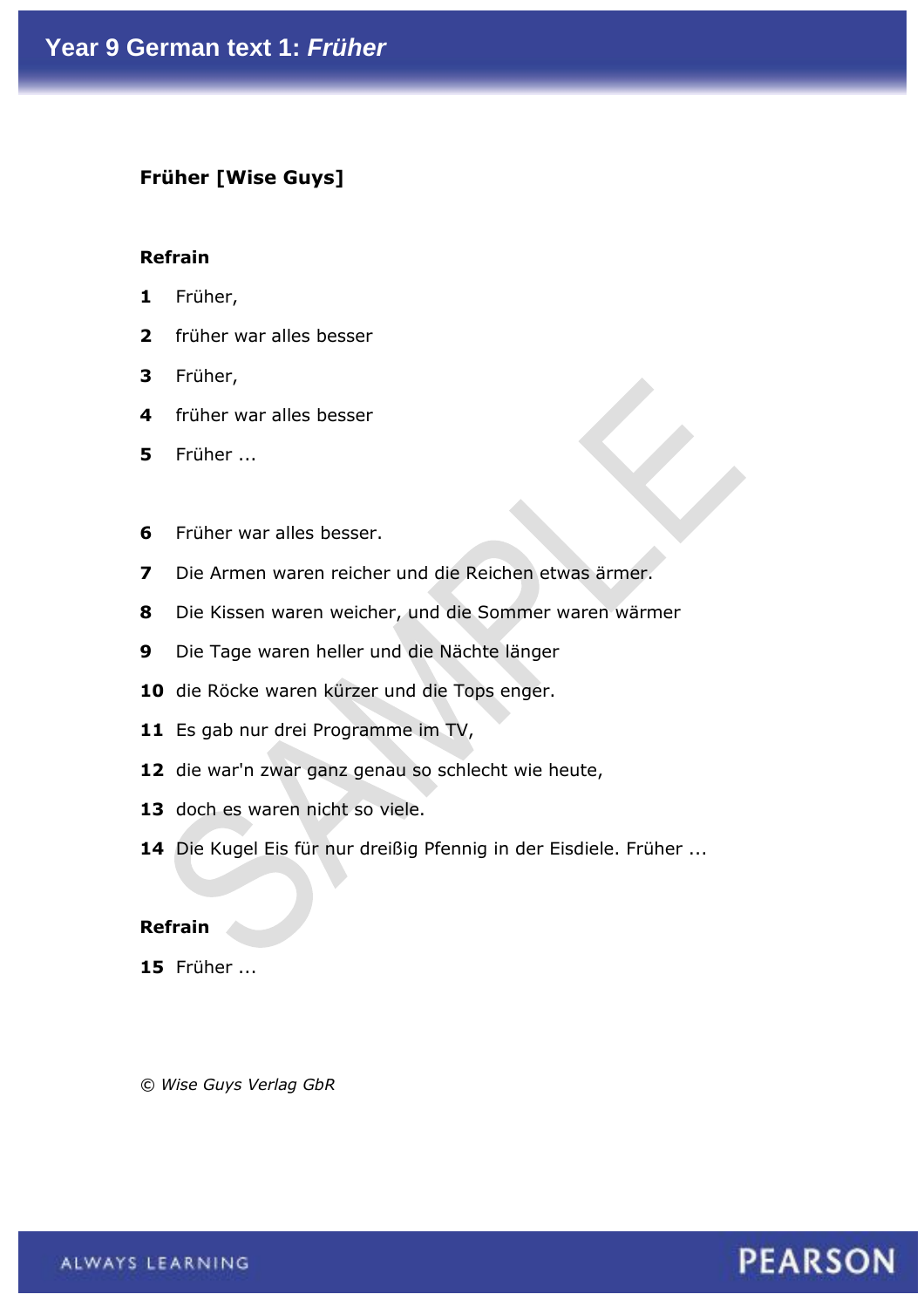| <b>Listening and responding</b> |                                                                                                                                                                                                                            |  |  |
|---------------------------------|----------------------------------------------------------------------------------------------------------------------------------------------------------------------------------------------------------------------------|--|--|
| to key sounds / phonics         |                                                                                                                                                                                                                            |  |  |
| to individual words             | The teacher reads the lyrics (or students can listen to the<br>song itself) and students complete the chorus and first verse<br>with the eight missing words.<br>Früher,                                                   |  |  |
|                                 | früher war alles besser                                                                                                                                                                                                    |  |  |
|                                 |                                                                                                                                                                                                                            |  |  |
|                                 | früher war alles besser                                                                                                                                                                                                    |  |  |
|                                 | Früher                                                                                                                                                                                                                     |  |  |
|                                 | Früher war alles besser.                                                                                                                                                                                                   |  |  |
|                                 | Die Armen waren b ____________ und die Reichen etwas<br>ärmer.                                                                                                                                                             |  |  |
|                                 | Die Kissen waren weicher, und die Sommer waren c                                                                                                                                                                           |  |  |
|                                 | Die Tage waren heller und die Nächte d ________,                                                                                                                                                                           |  |  |
|                                 | die Röcke waren e _____ und die Tops enger.                                                                                                                                                                                |  |  |
|                                 | Es gab nur drei f ________ im TV,                                                                                                                                                                                          |  |  |
|                                 | die war'n zwar ganz genau so $g$ ________ wie heute,<br>doch es waren nicht so viele.                                                                                                                                      |  |  |
|                                 | Die Kugel Eis für nur heimer Pfennig in der Eisdiele.<br>Früher                                                                                                                                                            |  |  |
|                                 | Note: if the teacher is reading, the students can complete<br>this task as a transcription activity. If from the original song,<br>it would be adivisable to have the words gapped at the<br>bottom:                       |  |  |
|                                 | früher<br>dreißig<br>reicher<br>länger                                                                                                                                                                                     |  |  |
|                                 | schlecht<br>wärmer<br>kürzer<br>Programme                                                                                                                                                                                  |  |  |
| to meaning                      | Students are given the verse lines in the format below.                                                                                                                                                                    |  |  |
|                                 | They work in pairs, each student having either lines 7-10 or<br>11–14 and, using a dictionary where necessary, drawing<br>pictures to represent the meaning of each line.                                                  |  |  |
|                                 | They explain their pictures to each other. Then they jumble<br>their picture cards/papers up. Listening to the song, they try<br>to put the pictures in order (without referring to the written<br>version of the lyrics). |  |  |
|                                 | Die Armen waren reicher und die Reichen etwas ärmer.<br>7<br>8<br>Die Kissen waren weicher, und die Sommer waren<br>wärmer                                                                                                 |  |  |

# **PEARSON**